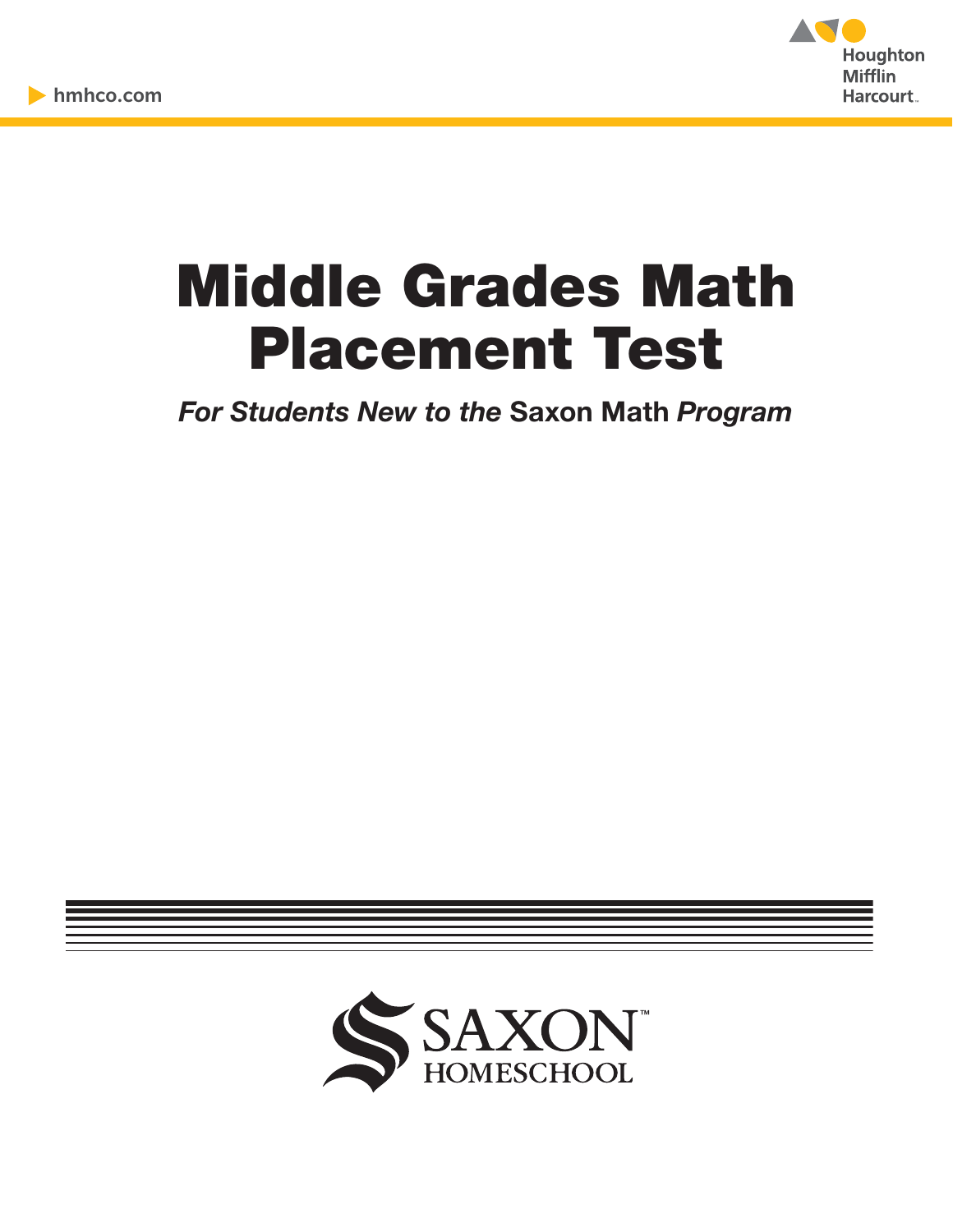### **The Objective**

This test can be used to help teachers find the best initial placement for students who are new to the *Saxon Math* program. This test includes selected content from *Math 5/4*, *Math 6/5*, *Math 7/6*, *Math 8/7*, and *Algebra*  $\frac{1}{2}$  $\frac{7}{2}$ . Please note that this placement test is not infallible. It is simply one indicator that can be used to place students. The best placement for most students is to start the year in the textbook designed for students at that grade level (*Math 5/4* for fourth grade, *Math 6/5* for fifth grade, *Math 7/6* for sixth grade, *Math 8/7* for seventh grade, and *Algebra*  $\frac{1}{2}$  $\frac{7}{2}$  for eighth grade). Students who have missed math concepts in their previous study may be better served beginning one textbook level lower. Exceptional students, at either end of the spectrum, can be well served when they are placed at levels consistent with their competencies. This test is not intended for use with current Saxon students.

#### **The Rules**

- 1. Allow the student to work until he/she cannot complete any more problems.
- 2. The student may not use a calculator during the test.
- 3. The student should work independently without coaching or other assistance.
- 4. The student should show all of his/her work. Look over the student's work carefully as you grade the test.
- 5. Use the placement guide provided along with sound judgment to help you place the student in the most appropriate book.

#### **The Score**

- Fifteen or fewer correct from Questions 1–20 and the student is an average-to-accelerated fourth grader: Student may begin *Math 5/4*.
- Sixteen or more correct from Questions 1–20: Student may begin *Math 6/5*.
- Sixteen or more correct from Questions 1–20 and 16 or more correct from Questions 21–40: Student may begin *Math 7/6*.
- Sixteen or more correct from Questions 21–40 and 16 or more correct from Questions 41–60: Student may begin *Math 8/7*.
- Sixteen or more correct from Questions 41–60 and 16 or more correct from Questions 61–80: Student may begin *Algebra \_\_ 1*  $\frac{1}{2}$ .
- Sixteen or more correct from Questions 61–80 and 16 or more correct from Questions 81–100: Student may begin *Algebra 1* or be given an additional test for possible placement in a higherlevel text.

The math placement tests are only one tool used to place a student who is new to the *Saxon Math* program. You must also consider the student's age, previous curriculum, and how quickly the student grasps math concepts. If you need more information from a qualified *Saxon Math* teacher about specific circumstances, please email us at info@saxonhomeschool.com.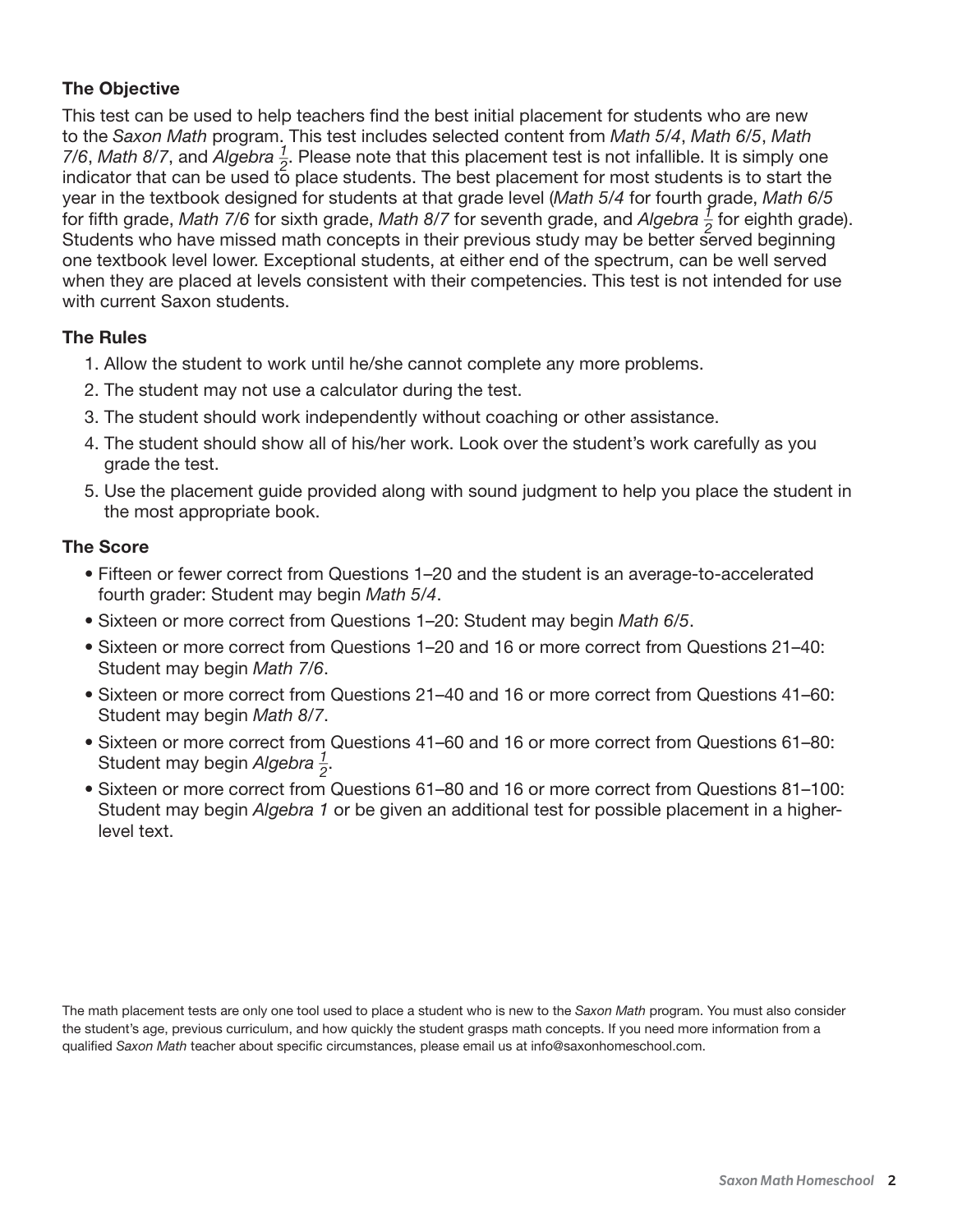#### *Math 5/4*

- **1.** Mae-Ying bought a package of paper priced at \$1.98 and 2 pens priced at \$0.49 each. The tax on the entire purchase was 18¢. What was the total cost of the items?
- **2.** Seventy-five beans were equally divided into five pots. How many beans were in each pot?
- **3.** Robo could run 7 miles in 1 hour. At that rate, how many miles could Robo run in 3 hours?
- **4.** At 11:45 A.M. Jason glanced at the clock. His doctor's appointment was in 2 $\frac{1}{2}$  $\frac{1}{2}$  hours. At what time was his appointment?
	- **5.** Find the sixth number in this counting sequence: 7, 14, 21, ...
	- **6.** Write the number of shaded rectangles shown as a mixed number.
	- **7.** Twenty-five percent of this square is shaded. What percent of the square is not shaded?

 $4$  in

 $6$  in.

 **8.** What is the perimeter of this rectangle?

 **9.** A square has one side that is 7 inches long. What is the area of the square?

 **10.** To what number is the arrow pointing? 270 280 280 290 **11.**  $4.2 + 3.5 + 0.25 + 4.0$  **12.** 460  $\times$  9  **13.** 6)3795 **14.**  $6 \times 4 \times 10$  **15.**  $$4.86$ + \$2.95 Find each missing number for 16–17:  **16.** *z*

| i.    | 17. | 67    |
|-------|-----|-------|
| + 179 |     | $-$ B |
| 496   |     | 16    |

 **18.** Use digits to write the number three hundred forty-three.

 **19.** Which digit in 6.125 is in the hundredths place?

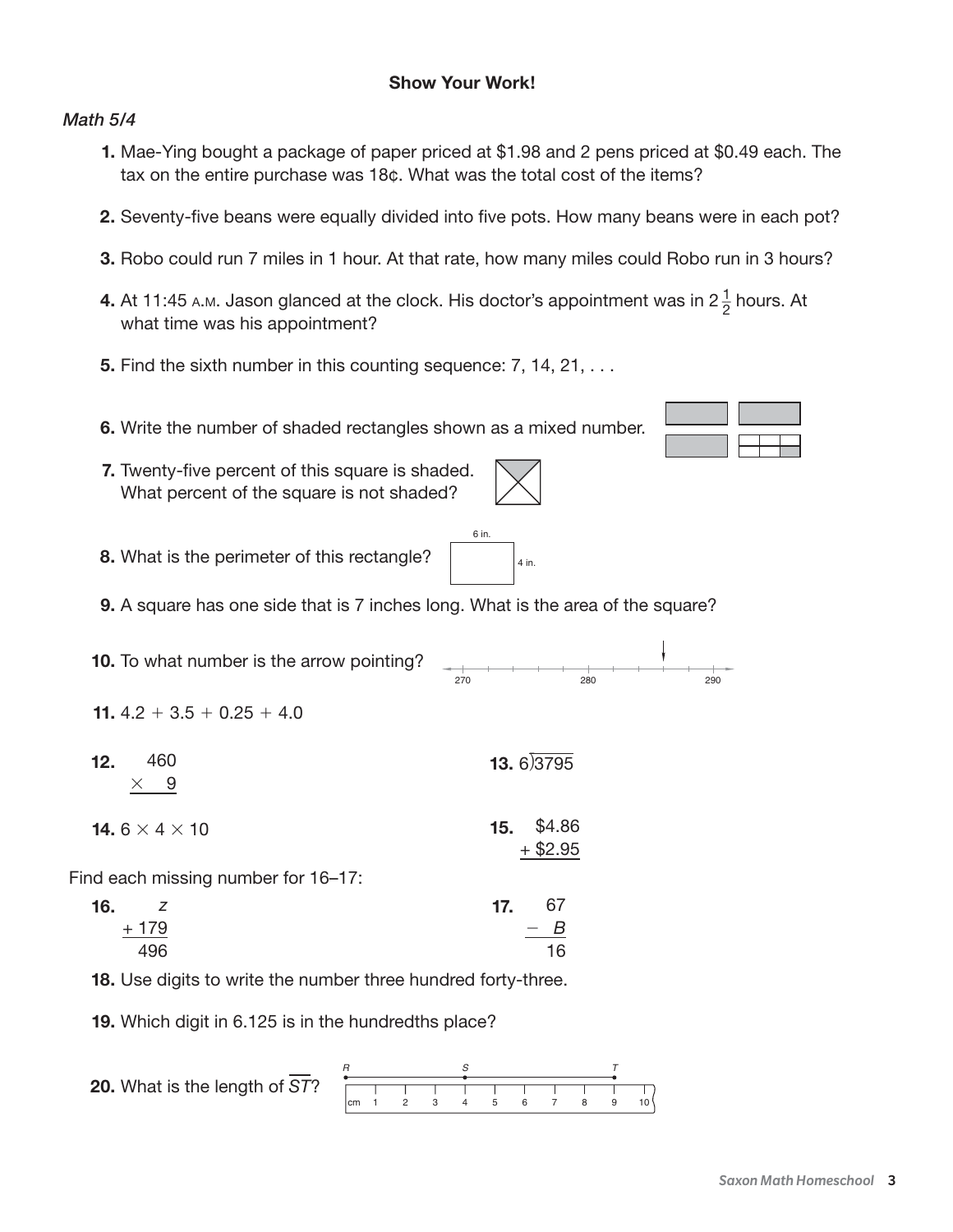#### *Math 6/5*

- **21.** In 2 hours the 3 boys picked a total of 1347 cherries. If they share the cherries evenly, then each boy will get how many cherries?
- **22.** After paying \$7.50 for a movie ticket, Salvador still had \$3.75. How much money did Salvador have before paying for a ticket?
- **23.** When three new members joined the club, the number of members increased to 28. How many members were in the club before the new members arrived?
- **24.** Adriana's age is  $\frac{1}{2}$  $\frac{1}{3}$  of her dad's age. If her dad is 36 years old, how old is Adriana?
	- **25.** Estimate the sum of 672 and 830 by rounding to the nearest hundred before adding.
	- **26.** Use digits to write eight hundred eighteen thousand, eighty.

| \$2.54<br>27.<br>5.36<br>$+0.75$          | 28.7 $\times$ 8 $\times$ 10                                                       |
|-------------------------------------------|-----------------------------------------------------------------------------------|
| 4287<br>29.<br>$\times$ 5                 | <b>30.</b> 3647 $\div$ 6                                                          |
| 41,026<br>31.<br>$-39,543$                | <b>32.</b> 30 $m = 6000$ Find $m$ .                                               |
| 33. $$10 - ($5.80 + 28\phi)$              | <b>34.</b> $1\frac{3}{4}$ + $1\frac{3}{4}$                                        |
| <b>35.</b> $\frac{7}{25} = \frac{1}{100}$ | <b>36.</b> Half of 100 is 50, and half of 50 is 25.<br>What number is half of 25? |

- **37.** A stop sign is the shape of an octagon. An octagon has how many sides?
- **38.** What are the next three terms in this counting sequence? . . ., 2700, 2800, 2900, \_\_\_\_, \_\_\_, \_\_\_, . . . .
- **39.** This rectangle is half as wide as it is long. What is the perimeter of the rectangle?

| сm | $\overline{c}$ | $\mathcal{L}$ | <u>aalaahaahaahaahaahaahaahaa</u> | րու<br>5 |  |
|----|----------------|---------------|-----------------------------------|----------|--|
|    |                |               |                                   |          |  |

 **40.** The length of segment *AC* is 78 millimeters. If *BC* is 29 millimeters, then what is the length of segment *AB*?  $\overline{A}$  *B*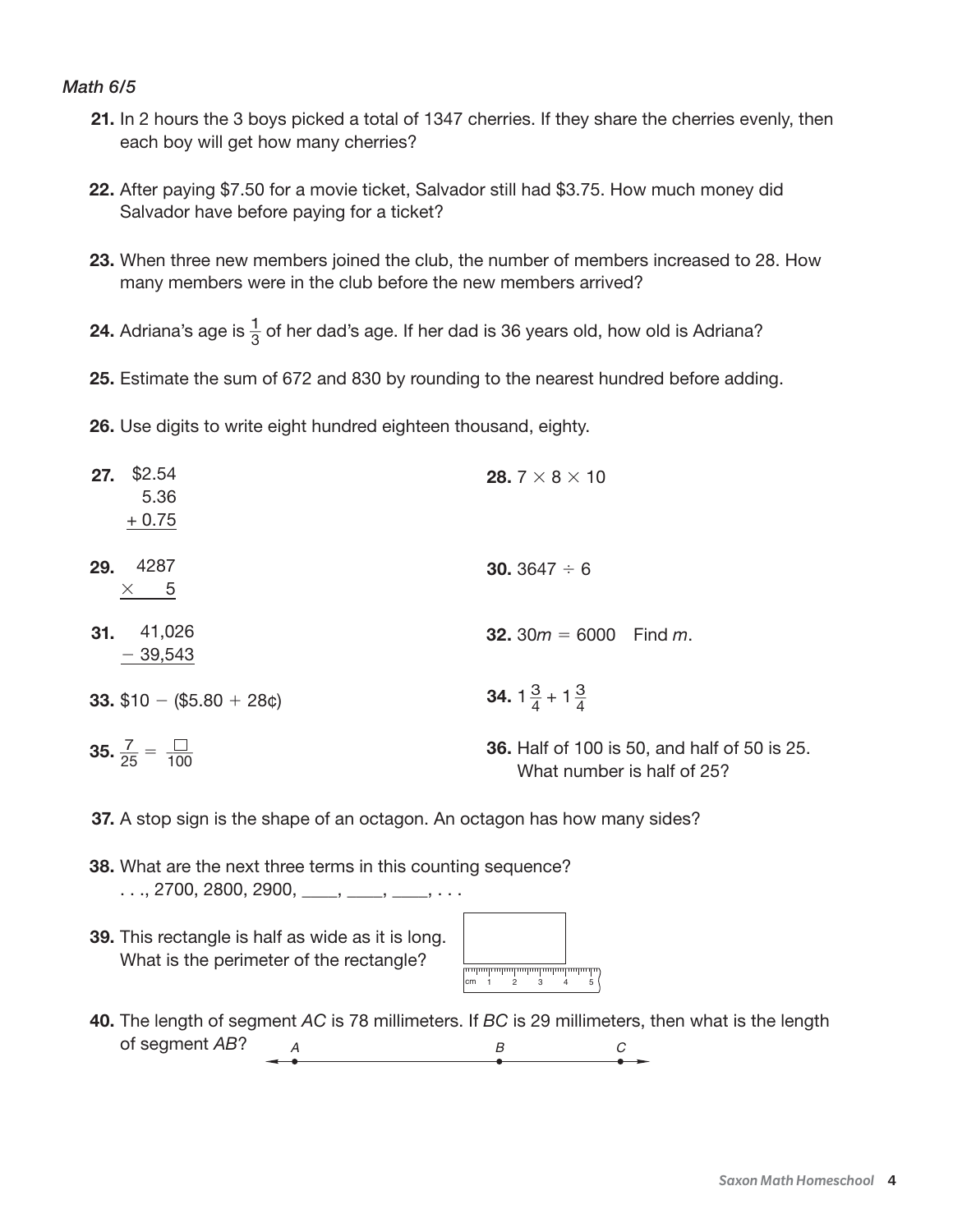#### *Math 7/6*

- **41.** Which digit is in the hundred-thousands place in the number 987,654,321?
- **42.** Write the number twenty-one and five hundredths.
- **43.** In an auditorium there are 25 rows with 18 chairs in each row. How many chairs are in the auditorium?
- **44.** The average pumpkin weighs 6 pounds. The prize-winning pumpkin weighs 324 pounds. The prize-winning pumpkin weighs as much as how many average pumpkins?
- **45.** What is the total price of a \$45.79 item when 7% sales tax is added?
- **46.** How many quarter-pound hamburgers can be made from 100 pounds of ground beef?
- **47.** There were 13 original states. There are now 50 states. What fraction of the states are the original states?
- **48.**  $\frac{8}{3}$  $\frac{8}{3} \cdot \frac{3}{1}$ 1 **49.** 3.7 × 0.25 **50.**  $5\overline{)0.8}$  **51.**  $2\frac{1}{2}$  $\frac{1}{2}$  + 1 $\frac{1}{6}$  $\frac{1}{6}$ **52.**  $\frac{3}{4}$  $\frac{3}{4} \div 1\frac{1}{2}$ **53.**  $2^3 + \sqrt{25} \times 3 - 4^2 \div \sqrt{4}$ 
	- **54.** What is the average of 4.2, 2.61, and 3.6?
	- **55.** The area of a square is 64 cm<sup>2</sup>. What is the perimeter of the square?
	- **56.** What is the area of this polygon?  $15<sub>m</sub>$ 8<sub>m</sub> 9 m  $10<sub>m</sub>$

**57.**  $26.9 + 12 + w = 49.25$  Find *w*.

**58.** If  $d = rt$ , and if  $r = 60$  and  $t = 4$ , what does  $d$  equal?

Complete the table for 59–60.

2

|     | <b>Fraction</b> | <b>Decimal</b> | <b>Percent</b> |
|-----|-----------------|----------------|----------------|
| 59. |                 | 0.625          |                |
| 60. |                 | 1.25           | 125%           |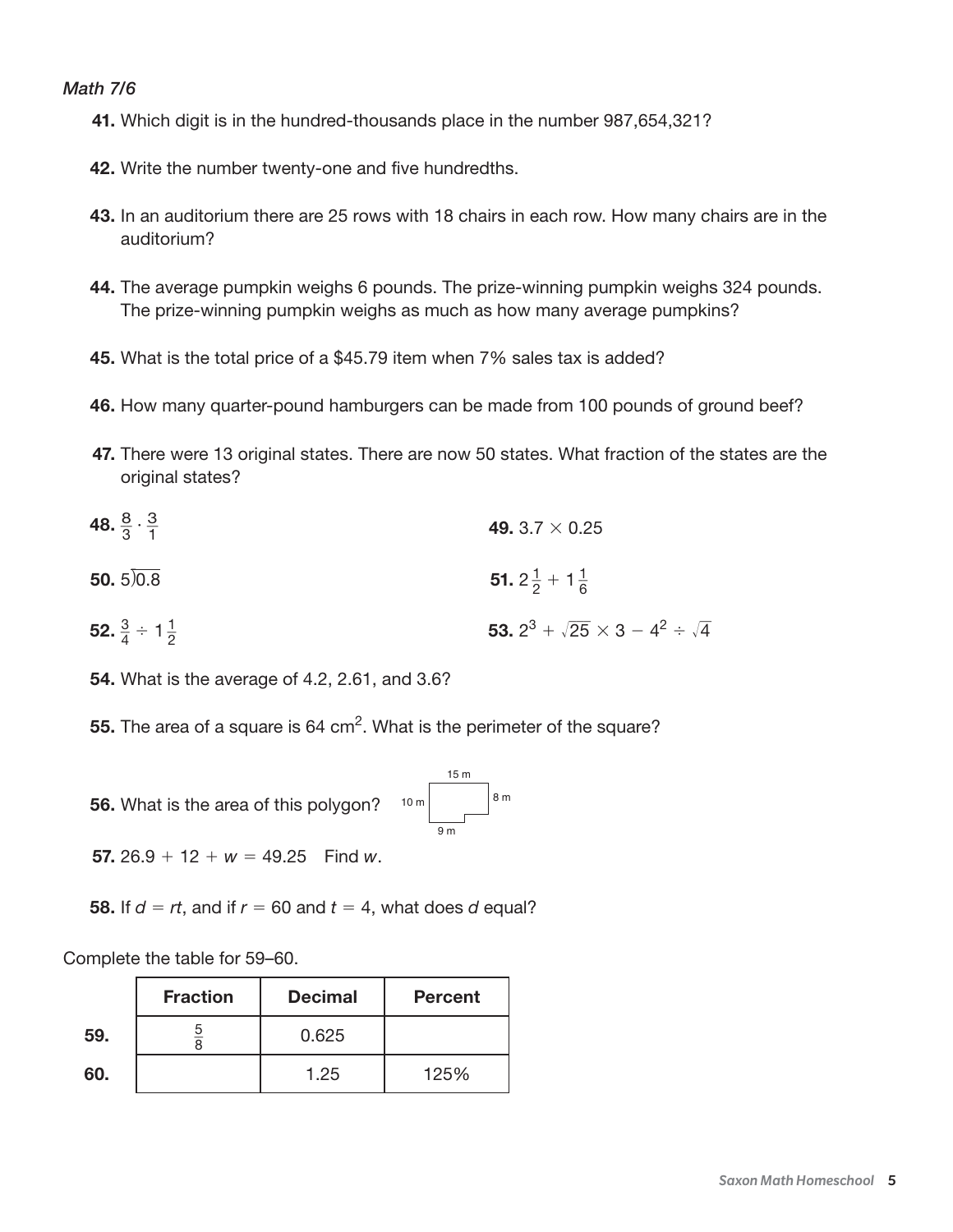#### *Math 8/7*

- **61.** Round 7.49362 to the nearest thousandth.
- **62.** President Franklin D. Roosevelt died in office in 1945 at the age of 63. In what year was he born?
- **63.** Eric ran 8 laps in 11 minutes 44 seconds. How many seconds did it take Eric to run 8 laps?
- **64.** A one-quart container of oil costs 89¢. A case of 12 one-quart containers costs \$8.64. How much is saved per container by buying the oil by the case?
- **65.** Ricardo ran the 400-meter race 3 times. His fastest time was 54.3 seconds. His slowest time was 56.1 seconds. If his average time was 55.0 seconds, what was his time for the third race?
- **66.** The perimeter of a square is one yard. What is the area of the square in square inches?
- **67.** The perimeter of the square equals the perimeter of the regular pentagon. Each side of the pentagon is 16 cm long. How long is each side of the square?
- **68.** Find the volume of the triangular prism shown. Dimensions are in millimeters.
- **69.** The sale price of an item on sale for 40% off is \$48. What was the regular price?
- **70.** A bag contains 3 red marbles, 4 white marbles, and 5 blue marbles. If one marble is drawn from the bag, what is the probability that the marble will be blue?
- **71.**  $6w = 6^3$  Find *w*. 4  $\frac{4}{5} \cdot 1\frac{1}{9}$  $\frac{1}{9} \cdot 1 \frac{7}{8}$  $\frac{7}{8}$ **73.**  $3\frac{5}{6}$  $rac{5}{6} - \left(\frac{2}{3}\right)$  $\frac{2}{3} - \frac{1}{2}$ 2 ) **74.** (0.15)(0.05) **75.**  $\frac{1.2}{4.4} = \frac{3}{a}$ *a* Find *a*. **76.** If  $\frac{w}{x} = 3$ , what does  $\frac{x}{w}$  equal?
- **77.** Write a fraction equal to  $\frac{1}{2}$  $\frac{1}{2}$  with a denominator of 6 and a fraction equal to  $\frac{1}{3}$  $\frac{1}{3}$  with a denominator of 6. Then add the fractions.
- **78.** Evaluate  $x^3 xy \frac{x}{y}$  if  $x = 2$  and  $y = 0.5$ 
	- **79.** Forty percent of what number is 60?
	- **80.** Only three-tenths of the print area of the newspaper carried news. The rest of the area was filled with advertisements. What percent of the print area was filled with advertisements?

30

50

40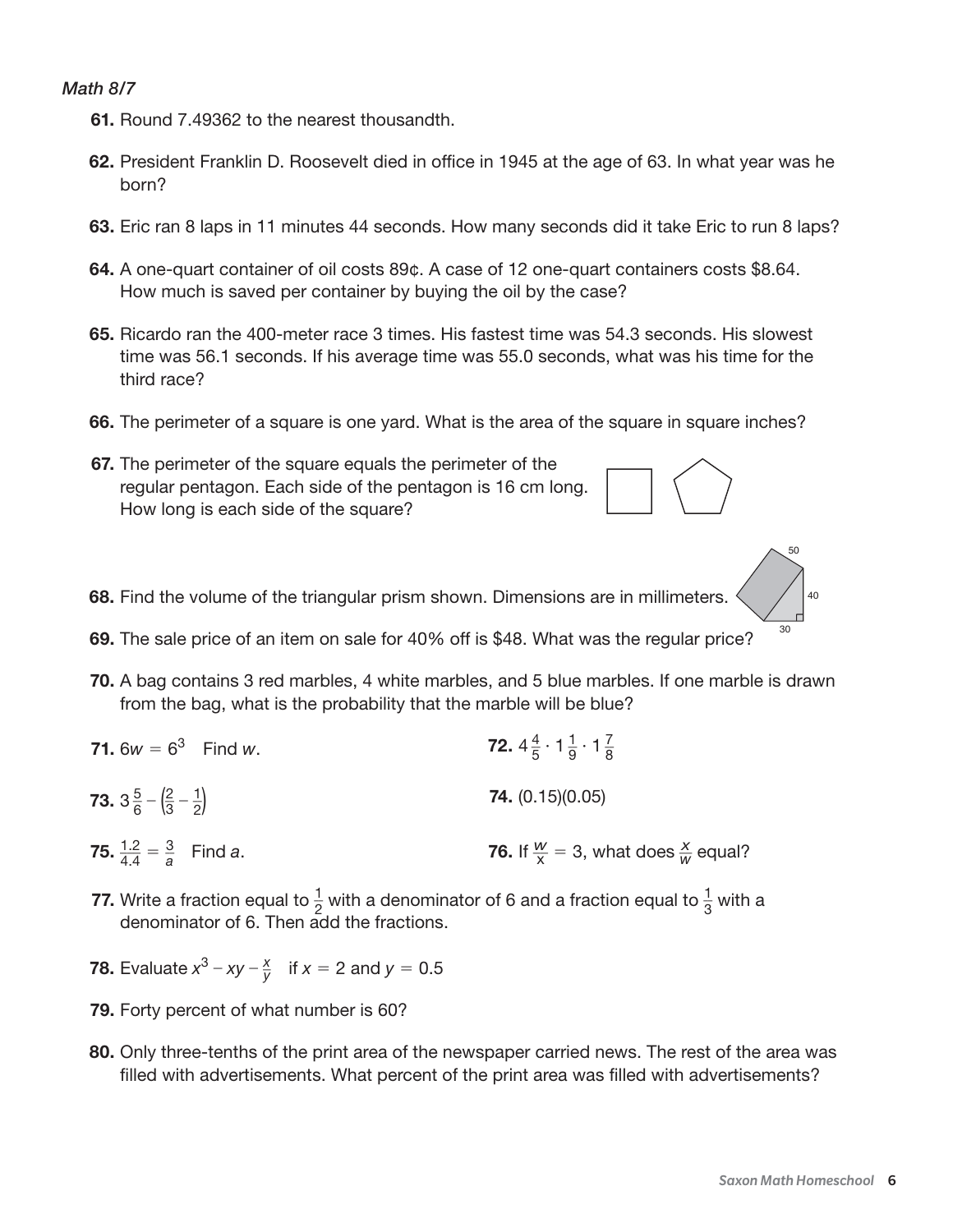#### *Algebra \_\_ 1*  $\frac{1}{2}$

- **81.** The first flock contained 5283 birds. The second flock contained 5 times as many birds. The third flock had twice as many birds as the second flock. How many birds were there in all?
- **82.** The whole batch cost \$28,000 and contained 140 items. Write the two rates (ratios) implied by this statement. What would be the price for 200 items?
- **83.** For 4 hours Sam traveled at 40 miles per hour. Then he increased his speed to 60 miles per hour and drove for another 3 hours. How far did he go in the 7 hours he traveled?
- **84.** The ratio of roses to snapdragons was 4 to 5. If there were 26,000 roses on the float, how many snapdragons were there?
- **85.** The number of red frogs exceeded the number of blue frogs by 80. The number of green frogs was 20 less than the number of blue frogs. If there were 120 blue fogs, what was the sum of the reds, the blues, and the greens?
- **86.** Six times a number is 45 greater than the product of the number and -3. Find the number.
- **87.** If 200 is increased by 130 percent, what is the resulting number?



 **89.** Find the surface area of this right solid. Dimensions are in centimeters.



 **90.** What is the volume in cubic meters of the right solid whose base is the figure shown on the left and whose sides are 200 centimeters tall? Dimensions are in meters. All angles are right angles.



- **91.** Write 0.000387 in scientific notation.
- **92.**  $\frac{1821.5}{0.7}$ 
	- **94.** 9876.5 643.99
- $\frac{321.5}{0.7}$  **93.**  $9\frac{2}{14} 3\frac{15}{21}$ 1  $\frac{1}{2} \times 6\frac{1}{3}$  $\frac{1}{3} \div 2\frac{1}{3}$  $\frac{1}{3} \times 1\frac{1}{3}$  $\frac{1}{3}$
- **96.**  $3^2 + 3[2^3(\sqrt{49})]$
- $\overline{49} 2^2(3^2 2^3) 2^2$  **97.** Reduce to lowest terms:  $\frac{102}{170}$ 
	- **98.** Convert 250.025 to a mixed number.
	- **99.** Use two unit multipliers to convert 144 square feet to square miles. Round any decimal answer to two places.

**100.** Evaluate:  $\sqrt[m]{p} + \frac{x}{\sqrt{p}}$  $\frac{x}{\sqrt{p}}$  if  $p = 16$ ,  $m = 4$ , and  $x = 3$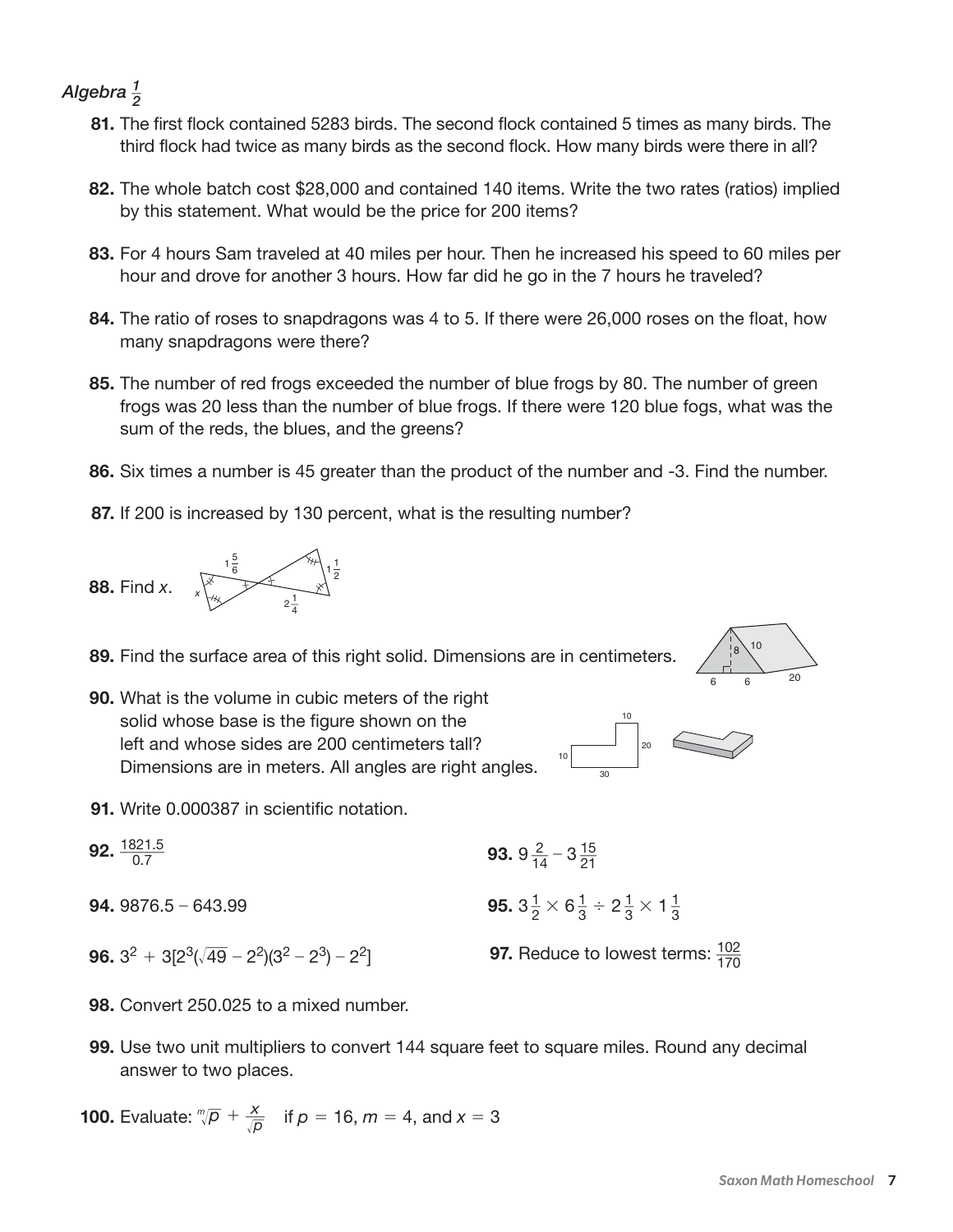## **Placement Test Guide**

**Name Date Tested** 

**Directions:** For each correct answer, place a check mark in the corresponding box. For each section, count the number of correct answers. Place the student according to the placement information for that section.

| <b>Score Card</b>                                                                                                                         | <b>Number</b><br>of Correct<br><b>Answers</b> | <b>Placement</b>                                                                                                                                                                                                           |
|-------------------------------------------------------------------------------------------------------------------------------------------|-----------------------------------------------|----------------------------------------------------------------------------------------------------------------------------------------------------------------------------------------------------------------------------|
|                                                                                                                                           |                                               | Fifteen or fewer correct from 1-20:                                                                                                                                                                                        |
| 16.<br>6.<br>11.<br>1.<br>12.<br>7.<br>17.<br>2.                                                                                          |                                               | 1. Average-to-accelerated fourth grader:<br>Begin Math 5/4                                                                                                                                                                 |
| 13.<br>18.<br>3.<br>8.<br>9.<br>14.<br>19.<br>4.                                                                                          |                                               | 2. Below average fourth grader:<br>Consider Math 3                                                                                                                                                                         |
| 15.<br>10.<br>20.<br>5.                                                                                                                   |                                               | Sixteen or more correct from 1-20:<br>Begin Math 6/5                                                                                                                                                                       |
| 21.<br>26.<br>31.<br>36.<br>22.<br>32.<br>37.<br>27.<br>23.<br>28.<br>33.<br>38.<br>24.<br>29.<br>34.<br>39.<br>25.<br>30.<br>35.<br>40.  |                                               | Sixteen or more correct from<br>Questions 1-20 and 16 or more correct<br>from Questions 21-40: Begin Math 7/6.                                                                                                             |
| 56.<br>41.<br>46.<br>51.<br>52.<br>42.<br>47.<br>57.<br>43.<br>48.<br>53.<br>58.<br>44.<br>49.<br>54.<br>59.<br>45.<br>50.<br>55.<br>60.  |                                               | Sixteen or more correct from<br>Questions 21-40 and 16 or more<br>correct from Questions 41-60:<br>Begin Math 8/7.                                                                                                         |
| 71.<br>76.<br>61.<br>66.<br>62.<br>67.<br>72.<br>77.<br>63.<br>68.<br>73.<br>78.<br>69.<br>14.<br>79.<br>64.<br>65.<br>70.<br>75.<br>80.  |                                               | <b>Sixteen or more correct from</b><br>Questions 41-60 and 16 or more<br>correct from Questions 61-80: Begin<br>Algebra $\frac{1}{2}$ .                                                                                    |
| 96.<br>81.<br>86.<br>91.<br>82.<br>87.<br>92.<br>97.<br>83.<br>93.<br>88.<br>98.<br>99.<br>84.<br>89.<br>94.<br>85.<br>90.<br>95.<br>100. |                                               | Sixteen or more correct from<br>Questions 61-80 and 16 or more<br>correct from Questions 81-100:<br>Student may begin Algebra 1 or can be<br>given an additional test for possibility of<br>beginning a higher-level text. |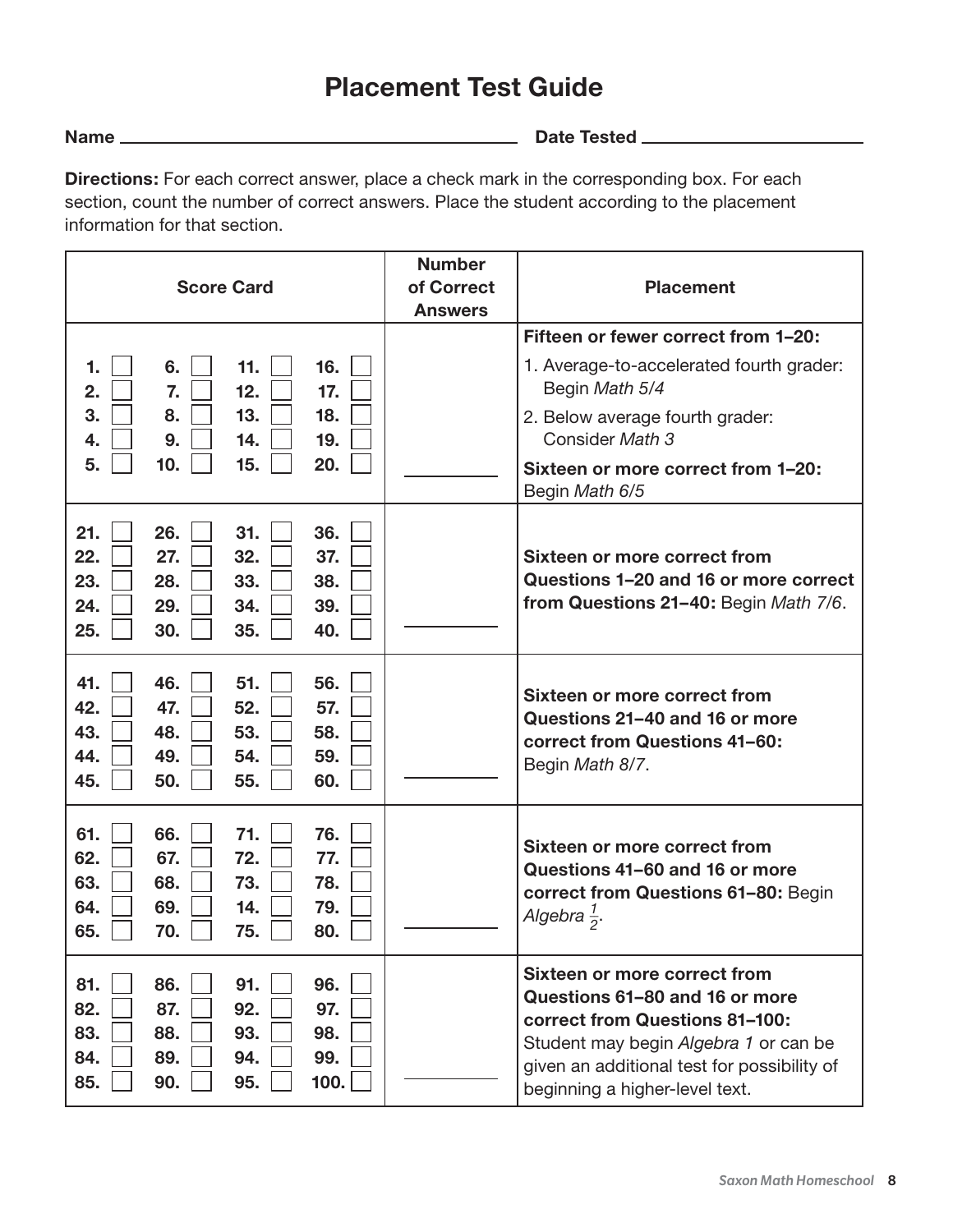## **Answers for Saxon Homeschool Middle Grades Placement Test**

| 1. \$3.14               | 31.1483                     | 59.62.5%                   | 88. $\frac{11}{9}$                        |
|-------------------------|-----------------------------|----------------------------|-------------------------------------------|
| <b>2.</b> 15 beans      | 32.200                      | 60. $1\frac{1}{4}$         | 89.736 cm <sup>2</sup>                    |
| <b>3.</b> 21 miles      | 33. \$3.92                  | 61.7.494                   | 90. 800 $m3$                              |
| 4. 2:15 P.M.            | <b>34.</b> $3\frac{1}{2}$   | 62.1882                    | <b>91.</b> 3.87 $\times$ 10 <sup>-4</sup> |
| 5.42                    | 35.28                       | <b>63.</b> 704 seconds     | 92. 2602. 142857                          |
| 6. $3\frac{1}{6}$       | <b>36.</b> 12 $\frac{1}{2}$ | 64. \$0.17 per             | <b>93.</b> $5\frac{3}{7}$                 |
| 7.75%                   | <b>37.</b> 8 sides          | container                  | 94.9232.51                                |
| 8. 20 in.               | 38. 3000, 3100,             | 65. 54.6 seconds           | 95. $\frac{38}{3}$                        |
| 9. 49 sq. in.           | 3200                        | 66. 81 square inches       | 96.69                                     |
| 10.286                  | 39.12 cm                    | 67.20 cm                   | 97. $\frac{3}{5}$                         |
| 11.11.95                | 40.49 mm                    | 68. 30,000 mm <sup>3</sup> | <b>98.</b> 250 $\frac{1}{40}$             |
| 12.4140                 | 41.6                        | 69. \$80                   | 99. $5.17 \times 10^{-6}$ mi <sup>2</sup> |
| 13.632 R3               | 42.21.05                    | 70. $\frac{5}{12}$         | <b>100.</b> $2\frac{3}{4}$                |
| 14.240                  | 43. 450 chairs              | 71.36                      |                                           |
| 15. \$7.81              | <b>44.</b> 54 average       | 72.10                      |                                           |
| 16.317                  | pumpkins                    | <b>73.</b> $3\frac{2}{3}$  |                                           |
| 17.51                   | 45. \$49.00                 | 74.0.0075                  |                                           |
| 18.343                  | 46. 400 hamburgers          | 75.11                      |                                           |
| 19.2                    | 47. $\frac{13}{50}$<br>48.8 | 76. $\frac{1}{3}$          |                                           |
| 20.5 cm                 |                             | 77. $\frac{5}{6}$          |                                           |
| 21. 449 cherries        | 49.0.925                    | 78.3                       |                                           |
| 22. \$11.25             | 50.0.16                     | 79.150                     |                                           |
| 23. 25 members          | <b>51.</b> $3\frac{2}{3}$   | 80.70%                     |                                           |
| <b>24.</b> 12 years old | 52. $\frac{1}{2}$           | 81. 84,528 birds           |                                           |
| 25.1500                 | 53.15                       | 82. \$40,000               |                                           |
| 26. \$818,080           | 54. 3.47                    | 83. 340 mi                 |                                           |
| 27. \$8.65              | 55.32 cm<br>56. 138 $m2$    | 84. 32,500                 |                                           |
| 28.560                  |                             | 85.420 frogs               |                                           |
| 29. 21,435              | 57.10.35                    | 86.5                       |                                           |
| 30.607 R5               | 58.240                      | 87.460                     |                                           |